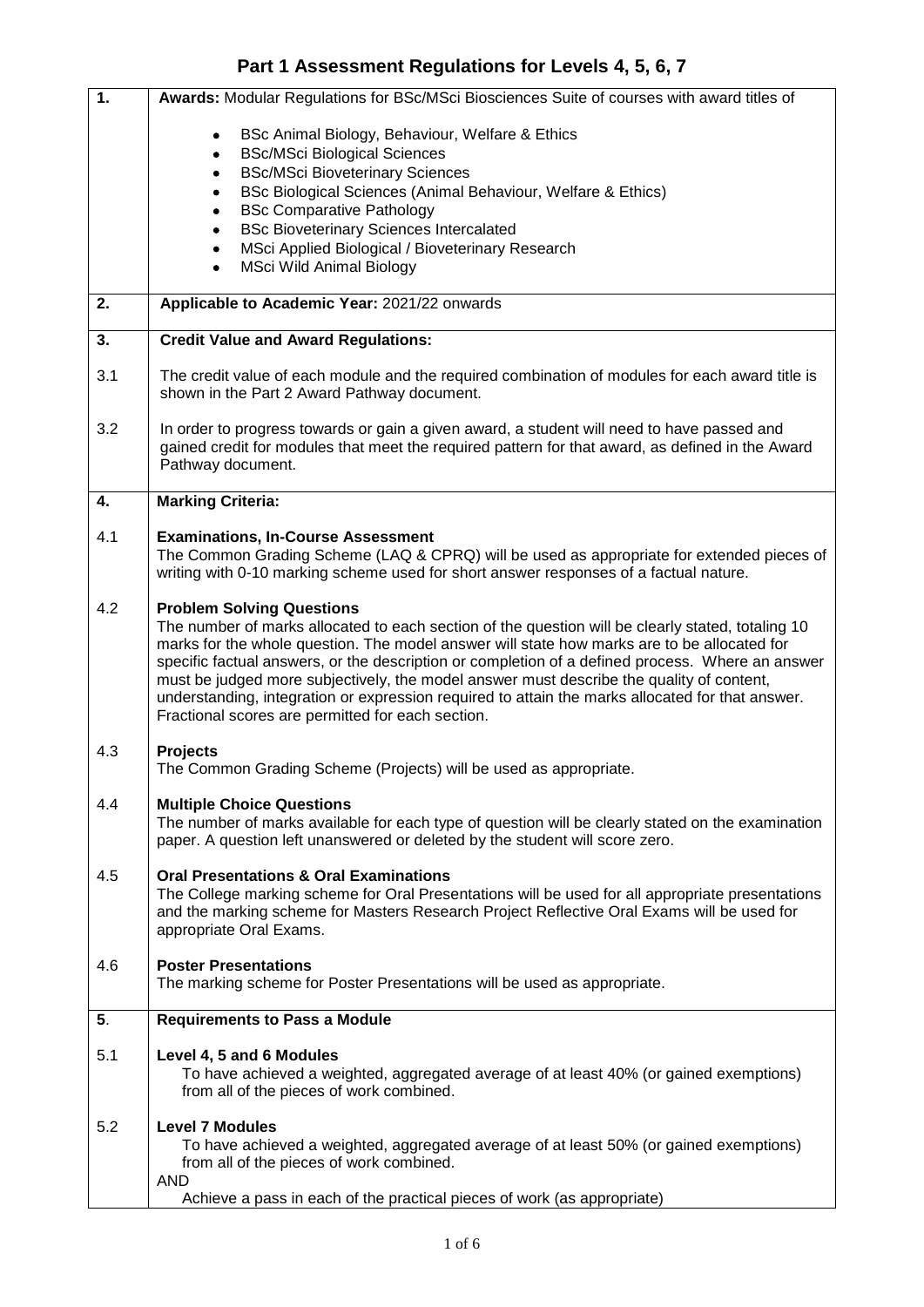## **Part 1 Assessment Regulations for Levels 4, 5, 6, 7**

|      | <b>AND</b><br>Submit all the compulsory formative assignments (as appropriate)                                                                                                                                                                                                                                               |  |  |
|------|------------------------------------------------------------------------------------------------------------------------------------------------------------------------------------------------------------------------------------------------------------------------------------------------------------------------------|--|--|
| 6.   | <b>Requirements for Award at any level</b>                                                                                                                                                                                                                                                                                   |  |  |
| 6.1. | In order to gain any award a student will need to have gained sufficient credits at the required<br>levels for the award, as described in the College's Credit Regulations                                                                                                                                                   |  |  |
| 6.2  | In order to progress towards or gain a given award title, a student will need to have gained credit<br>for modules that meet the required pattern for that award, as defined in the Part 2 Award Pathway<br>document.                                                                                                        |  |  |
| 7.   | <b>Progression and Award from Level 4</b>                                                                                                                                                                                                                                                                                    |  |  |
| 7.1  | To have passed individual module(s) (including exemptions) amounting to 120 credits at level 4                                                                                                                                                                                                                               |  |  |
|      | <b>OR</b>                                                                                                                                                                                                                                                                                                                    |  |  |
| 7.2  | To have gained a weighted aggregated average of 40% from modules to the value of 120 credits<br>at level 4, with modules amounting to a total of no more than 30 credits gaining a mark between<br>30 and 39%. All other modules must have a mark of 40% or more.                                                            |  |  |
| 7.3  | A student can choose either to progress to Level 5 or to claim the award of Certificate of Higher<br>Education.                                                                                                                                                                                                              |  |  |
| 8    | <b>Progression and Award from Level 5</b>                                                                                                                                                                                                                                                                                    |  |  |
| 8.1. | To have passed individual module(s) (including exemptions) amounting to 120 credits at level 5                                                                                                                                                                                                                               |  |  |
|      | <b>OR</b>                                                                                                                                                                                                                                                                                                                    |  |  |
| 8.2  | To have gained a weighted aggregated average of 40% from modules to the value of 120 credits<br>at level 5, with modules amounting to a total of no more than 15 credits gaining a mark between<br>30 and 39%. All other modules must gain a mark of 40% or more.                                                            |  |  |
| 8.3  | A student can choose either to progress to Level 6 or to claim the award of Diploma of Higher<br>Education.                                                                                                                                                                                                                  |  |  |
| 8.4  | In order to progress to the Award Pathway for MSci, a student will need to have obtained an<br>average mark of 50% or more for the level.                                                                                                                                                                                    |  |  |
| 9    | <b>Progression and Award from Level 6</b>                                                                                                                                                                                                                                                                                    |  |  |
| 9.1  | <b>BSc Ordinary</b><br>To have passed individual module(s) (including exemptions) amounting to 60 credits at level 6<br><b>AND</b><br>To have completed the Practical Skills Log                                                                                                                                             |  |  |
|      | <b>OR</b>                                                                                                                                                                                                                                                                                                                    |  |  |
| 9.2  | To have gained a weighted aggregated average of 40% from modules to the value of 60 credits<br>at level 6, with modules amounting to a total of no more than 15 credits gaining a mark between<br>30 and 39%. All other modules must gain a mark of 40% or more.<br><b>AND</b><br>To have completed the Practical Skills Log |  |  |
|      |                                                                                                                                                                                                                                                                                                                              |  |  |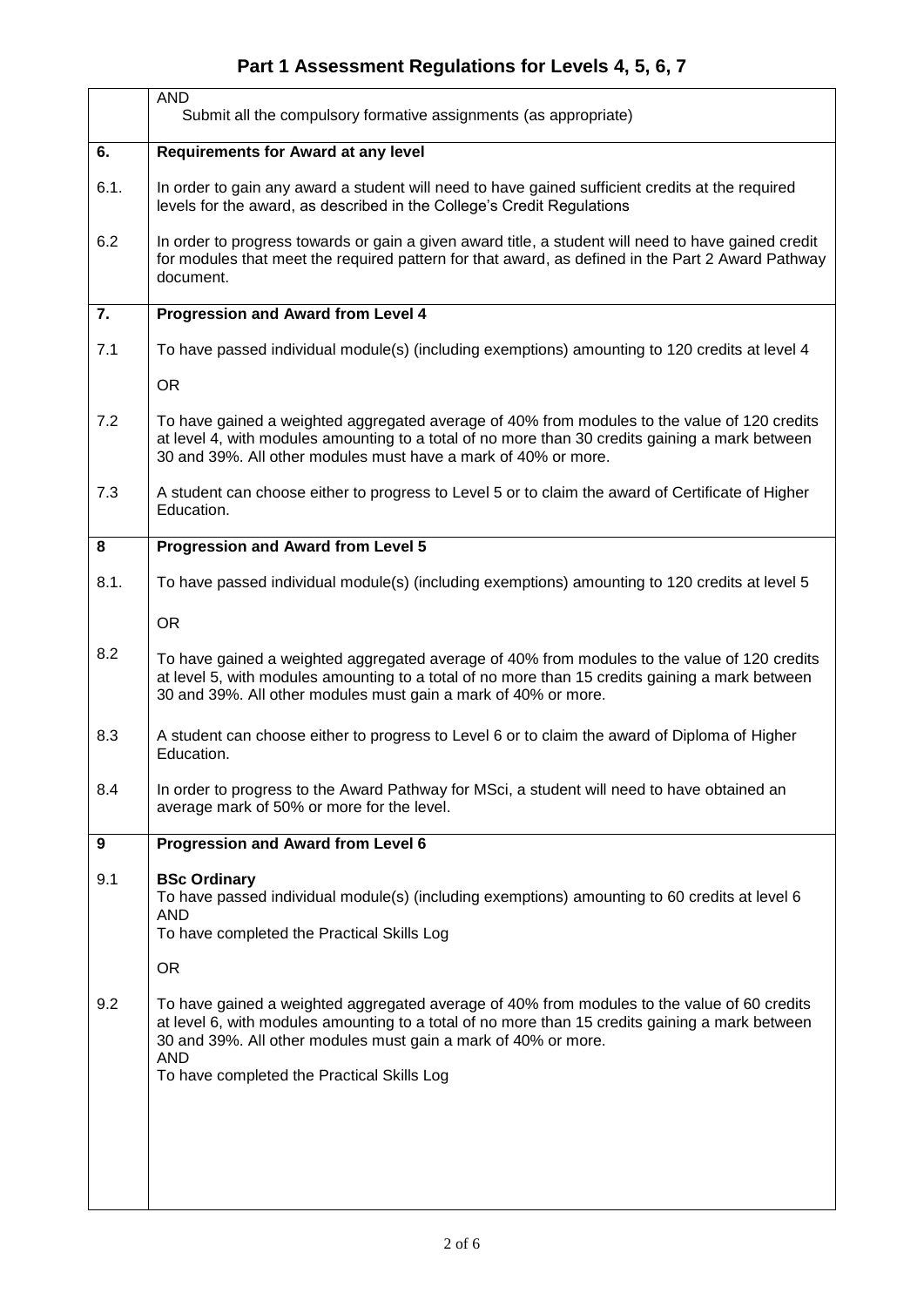| 9.3  | <b>BSc (Honours)</b><br>To have passed individual module(s) (including exemptions) amounting to 120 credits at level 6<br><b>AND</b>                                                                                                                                            |  |  |  |
|------|---------------------------------------------------------------------------------------------------------------------------------------------------------------------------------------------------------------------------------------------------------------------------------|--|--|--|
|      | To have completed the Practical Skills Log                                                                                                                                                                                                                                      |  |  |  |
|      | <b>OR</b>                                                                                                                                                                                                                                                                       |  |  |  |
| 9.4  | To have gained a weighted aggregated average of 40% from modules to the value of 120 credits<br>at level 6, with modules amounting to a total of no more than 15 credits gaining a mark between<br>30 and 39%. All other modules must gain a mark of 40% or more.<br><b>AND</b> |  |  |  |
|      | To have completed the Practical Skills Log                                                                                                                                                                                                                                      |  |  |  |
| 9.5  | <b>Progression to MSci Year 4</b><br>In order to progress to MSci Year 4 a student will need to have obtained an average mark of 50%<br>or more for Level 5, as required by 8.4. above.                                                                                         |  |  |  |
| 10   | <b>Award at Level 7</b>                                                                                                                                                                                                                                                         |  |  |  |
| 10.1 | <b>Requirements to be Awarded the MSci (Hons)</b><br>A student must have gained:                                                                                                                                                                                                |  |  |  |
|      | An aggregated overall mark of at least 50% from all modules contributing to the award<br><b>AND</b>                                                                                                                                                                             |  |  |  |
|      | A pass (50%) in the Research Module<br><b>AND</b>                                                                                                                                                                                                                               |  |  |  |
|      | A pass in individual modules which, when combined, amount to 120 credits at Level 7                                                                                                                                                                                             |  |  |  |
| 10.2 | <b>Requirements to be Awarded the MSci</b><br>A student must gain:                                                                                                                                                                                                              |  |  |  |
|      | An aggregated overall mark of at least 40% from modules contributing to the award<br><b>AND</b>                                                                                                                                                                                 |  |  |  |
|      | A pass (at 50%) in the Research Module<br><b>AND</b>                                                                                                                                                                                                                            |  |  |  |
|      | A weighted aggregated average of 50% from Masters level (Level 7) modules<br>amounting to 120 credits                                                                                                                                                                           |  |  |  |
|      | PROVIDED THAT<br>Masters (Level 7) Modules amounting to a total of no more than 15 credits, or one 15<br>credit module or one 30 credit module gain a mark between 40 and 49%. All other<br>individual Masters (Level 7) modules must gain a mark of 50% or more.               |  |  |  |
| 11.  | <b>Classification Certificate and Diploma of Higher Education</b>                                                                                                                                                                                                               |  |  |  |
| 11.1 | 70% or more at the first attempt from the aggregate of all modules:<br><b>Distinction</b><br>60-69% at the first attempt from the aggregate of all modules:<br>Merit<br>40-59% at the first attempt from the aggregate of all modules:<br>Pass                                  |  |  |  |
| 12   | <b>Classification BSc (Honours)</b>                                                                                                                                                                                                                                             |  |  |  |
| 12.1 | The total marks will be weighted and calculated as follows:<br>Average of 120 credits at Level 4<br>0% weighting<br>Average of 120 credits at Level 5 30% weighting<br>Average of 120 credits at Level 6 70% weighting                                                          |  |  |  |
| 12.2 | If a student has been admitted with exemption directly to Level 6 only, Level 6 modules shall be<br>used to determine the classification. (This includes study as an intercalated degree).                                                                                      |  |  |  |
| 12.3 | The percentages below refer to the percentages obtained from the marks weighted as in 12.1 and<br>12.2. The Project refers to projects of 30 or 60 credits.                                                                                                                     |  |  |  |
|      | <b>First Class</b><br>70% or above with at least 60% in for Level 6 modules<br><b>First Class</b><br>69% or above with at least 60% for Level 6 modules and at least<br>75% for the combined Project marks                                                                      |  |  |  |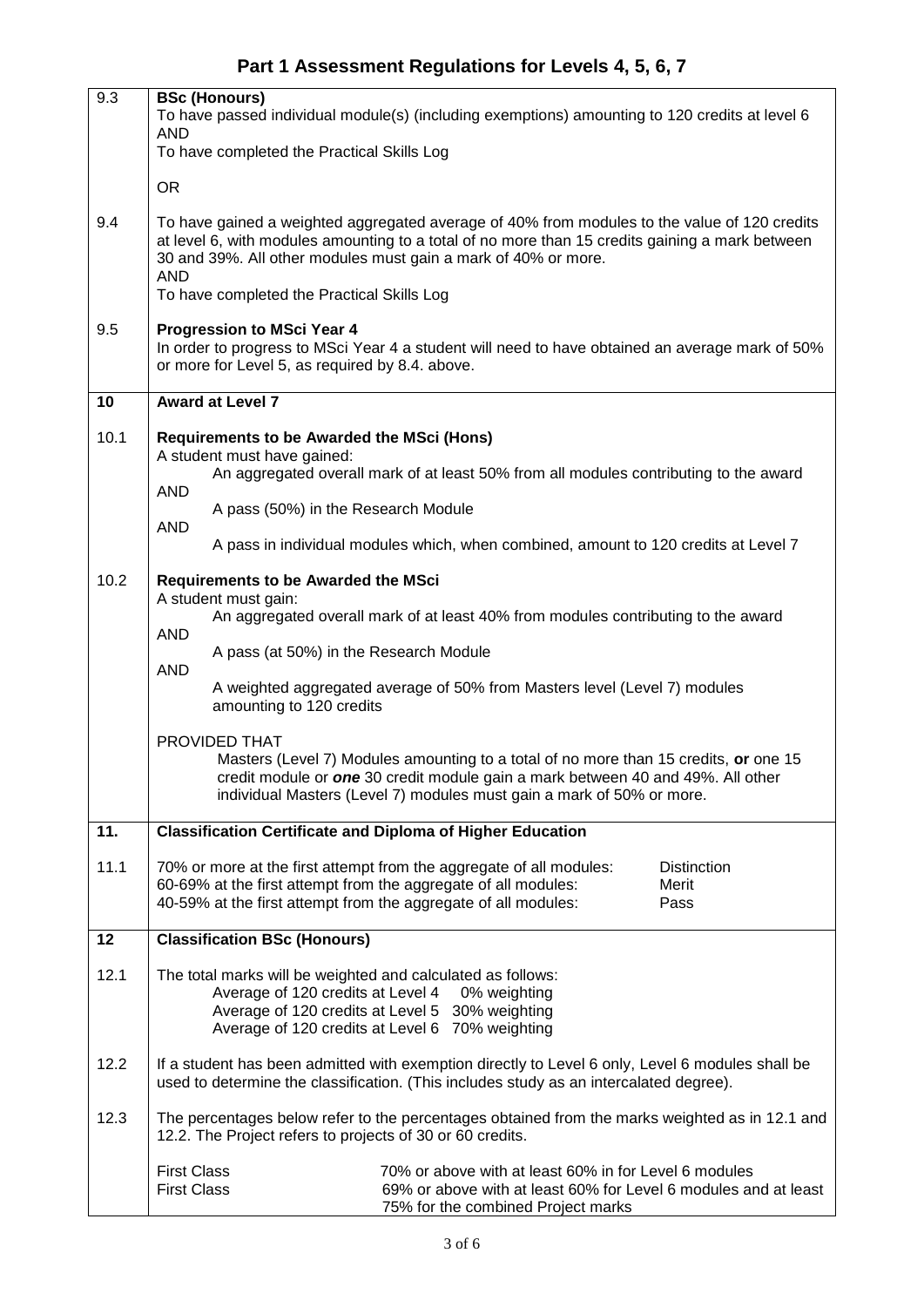|      | <b>Upper Second Class</b><br><b>Upper Second Class</b>                                                                                                                                                                                                                                   | 60% to 69% with at least 50% for Level 6 modules<br>59% or above with at least 50% in the Third Year and at least<br>65% for the combined Project marks                                                                                                                                                                                         |  |  |
|------|------------------------------------------------------------------------------------------------------------------------------------------------------------------------------------------------------------------------------------------------------------------------------------------|-------------------------------------------------------------------------------------------------------------------------------------------------------------------------------------------------------------------------------------------------------------------------------------------------------------------------------------------------|--|--|
|      | <b>Lower Second Class</b><br><b>Lower Second Class</b>                                                                                                                                                                                                                                   | 50% to 59% with at least 40% for Level 6 modules<br>49% or above with at least 40% in the Third Year and at least<br>55% for the combined Project marks                                                                                                                                                                                         |  |  |
|      | <b>Third Class</b><br><b>Third Class</b>                                                                                                                                                                                                                                                 | 40% to 49% with at least 40% for Level 6 modules<br>39% or above with at least 40% for Level 6 modules and at<br>least 45% for the combined Project marks                                                                                                                                                                                       |  |  |
| 13   | <b>Classification MSci (Honours)</b>                                                                                                                                                                                                                                                     |                                                                                                                                                                                                                                                                                                                                                 |  |  |
| 13.1 | For students completing their degree in 2021-22, the classification will be calculated by the two<br>methods below and the highest classification will be awarded, as set out in 13.4:                                                                                                   |                                                                                                                                                                                                                                                                                                                                                 |  |  |
|      | i.<br>contributing a 70% weighting.                                                                                                                                                                                                                                                      | The marks from the Year 2 summative assessments taken pre-COVID-19 (Term 1<br>modules). The aggregate mark from these assessments will contribute a 15% weighting<br>towards the degree classification with the aggregate mark from Year 3 contributing a 15%<br>weighting towards the degree classification and the aggregate mark from Year 4 |  |  |
|      | ii.                                                                                                                                                                                                                                                                                      | The aggregate mark from the Year 3 assessments with a weighting of 30% towards<br>classification and the aggregate mark from the Year 4 assessments contributing 70%<br>weighting towards the overall degree classification.                                                                                                                    |  |  |
| 13.2 | calculated using the following year weightings:<br>Average of 120 credits at Level 4<br>Average of 120 credits at Level 6<br>Average of 120 credits at Level 7                                                                                                                           | For all other students completing their degree in 2021-22, the degree classification will be<br>0% weighting<br>Average of 120 credits at Level 5 15% weighting<br>35% weighting<br>50% weighting                                                                                                                                               |  |  |
| 13.3 | If a student has been admitted with exemption directly to Level 6 (this includes study for an<br>intercalated degree), the marks from Levels 6 and 7 shall be weighted as follows:<br>Average of 120 credits at Level 6 41% weighting<br>Average of 120 credits at Level 7 59% weighting |                                                                                                                                                                                                                                                                                                                                                 |  |  |
| 13.4 | The degree shall be classified as follows:                                                                                                                                                                                                                                               |                                                                                                                                                                                                                                                                                                                                                 |  |  |
|      | <b>First Class</b><br><b>First Class</b>                                                                                                                                                                                                                                                 | 70% or above<br>69% or above with at least 75% in the Level 7 combined Project<br>marks                                                                                                                                                                                                                                                         |  |  |
|      | <b>Upper Second Class</b><br><b>Upper Second Class</b>                                                                                                                                                                                                                                   | 60% to 69%<br>59% or above with at least 65% in the Level 7 combined Project<br>marks                                                                                                                                                                                                                                                           |  |  |
|      | <b>Lower Second Class</b><br><b>Lower Second Class</b>                                                                                                                                                                                                                                   | 50% to 59%<br>49% or above with at least 55% in the Level 7 combined Project<br>marks                                                                                                                                                                                                                                                           |  |  |
|      | <b>Third Class</b>                                                                                                                                                                                                                                                                       | 40% to 49% with at least 50% on aggregate for Level 7                                                                                                                                                                                                                                                                                           |  |  |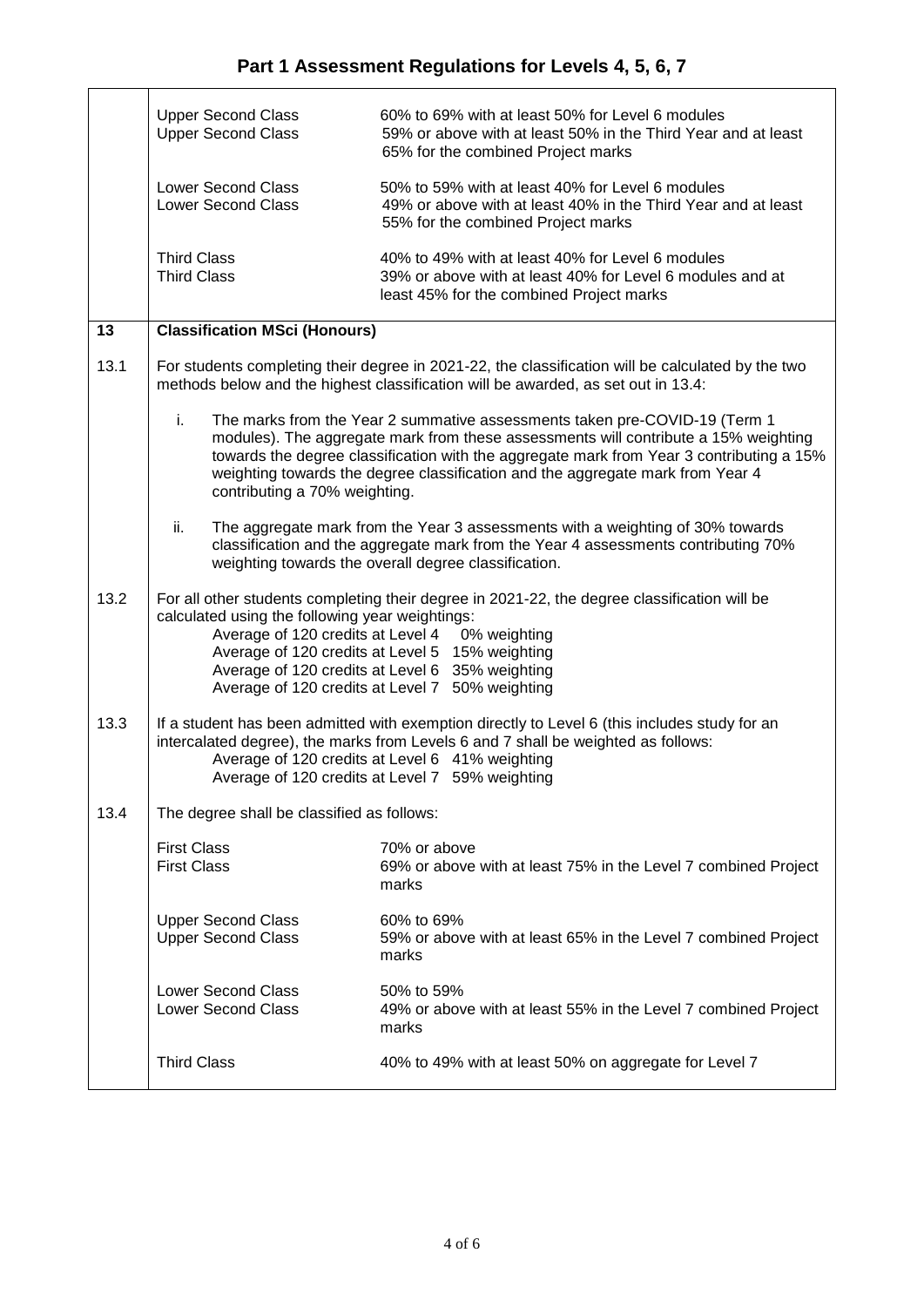| $\overline{14}$ | <b>Consequences of Failure</b>                                                                                                                                                                                                                                                                                                                                                                                                                                                                                                                                       |  |  |
|-----------------|----------------------------------------------------------------------------------------------------------------------------------------------------------------------------------------------------------------------------------------------------------------------------------------------------------------------------------------------------------------------------------------------------------------------------------------------------------------------------------------------------------------------------------------------------------------------|--|--|
| 14.1            | For Level 4, 5 & 6                                                                                                                                                                                                                                                                                                                                                                                                                                                                                                                                                   |  |  |
| 14.1.1          | A student who fails a module at the first attempt shall have a right to resit. They will be required to<br>resit those pieces of work that were failed (with less than 40%) at the next available opportunity.                                                                                                                                                                                                                                                                                                                                                       |  |  |
| 14.1.2          | Where the student has not yet completed all of the modules in a Stage, they will be required to<br>resit any piece of work with a mark of 30-39% in order to pass a module if it has not been passed<br>on aggregate at the first attempt.                                                                                                                                                                                                                                                                                                                           |  |  |
| 14.1.3          | The module mark obtained at the second attempt will be no greater than 40%.                                                                                                                                                                                                                                                                                                                                                                                                                                                                                          |  |  |
| 14.1.4          | When a module resit involves a piece of assessed work, the amount of time the resit student is<br>given to do that work should be the same as on the first occasion.                                                                                                                                                                                                                                                                                                                                                                                                 |  |  |
| 14.1.5          | A student who is studying full time and has failed either the first or second year of their degree<br>course at the second attempt and has not previously repeated a year of undergraduate study at<br>the College (on any programme) will be entitled to repeat the year. The number of attempts at<br>assessments will be the same as for those students not repeating the year. All Year marks or<br>Module marks under the 'repeat year' rule will be capped at a maximum of a bare pass and that<br>will be the mark carried forward for degree classification. |  |  |
| 14.1.6          | A student who is studying full time and has failed the year at the second attempt and has<br>previously repeated a year of undergraduate study at the College (on any programme) will be<br>required to withdraw from the course. They will have a right of appeal as described in College<br>Regulations                                                                                                                                                                                                                                                            |  |  |
| 14.1.7          | A full time student who has not passed at the end of a repeated year is required to appeal<br>irrespective of any deferrals.                                                                                                                                                                                                                                                                                                                                                                                                                                         |  |  |
| 14.1.8          | Any student who has failed after having taken all resit and repeat opportunities will be required to<br>withdraw from the course. They will have a right of appeal as described in College Regulations.                                                                                                                                                                                                                                                                                                                                                              |  |  |
| 14.2            | For Level 7                                                                                                                                                                                                                                                                                                                                                                                                                                                                                                                                                          |  |  |
| 14.2.1          | A student who fails a Masters (Level 7) module at the first attempt shall have a right to resit. Any<br>module taken for a second time will gain a mark no greater than 50%.                                                                                                                                                                                                                                                                                                                                                                                         |  |  |
| 14.2.2          | When a module resit involves a piece of assessed work, the amount of time the resit student is<br>given to do that work should be the same as on the first occasion.                                                                                                                                                                                                                                                                                                                                                                                                 |  |  |
| 14.2.3          | A student who has met the requirements for a BSc or BSc (Hons), or an MSci degree may opt to<br>receive the degree after the first sitting. A student who takes this option shall relinquish their right<br>to re-sit for the MSci (Hons) degree.                                                                                                                                                                                                                                                                                                                    |  |  |
| 14.2.4          | A student who fails at the second attempt will be required to relinquish the course. They will have<br>a right of appeal as described in College Regulations.                                                                                                                                                                                                                                                                                                                                                                                                        |  |  |
| 14.2.5          | A student who has passed the required Level 6 modules shall remain eligible for the award of<br>BSc or BSc (Hons).                                                                                                                                                                                                                                                                                                                                                                                                                                                   |  |  |
| 13.             | Absence from summative assessments and in-course assessment                                                                                                                                                                                                                                                                                                                                                                                                                                                                                                          |  |  |
| 13.1            | An allowable absence is one that is for a significant unforeseeable event such as illness. Any<br>other foreseeable absence will only be considered allowable if agreed by the Student Progress<br>and Development System and this will only apply in very strictly limited circumstances.                                                                                                                                                                                                                                                                           |  |  |
| 13.2            | A student absent for any other reason will be awarded 0 (zero) for the assessment.                                                                                                                                                                                                                                                                                                                                                                                                                                                                                   |  |  |
| 13.3            | Where a student has an allowable absence the assessment will be considered to be deferred<br>until the next sitting or submission date, except where a student has an allowable absence for                                                                                                                                                                                                                                                                                                                                                                          |  |  |